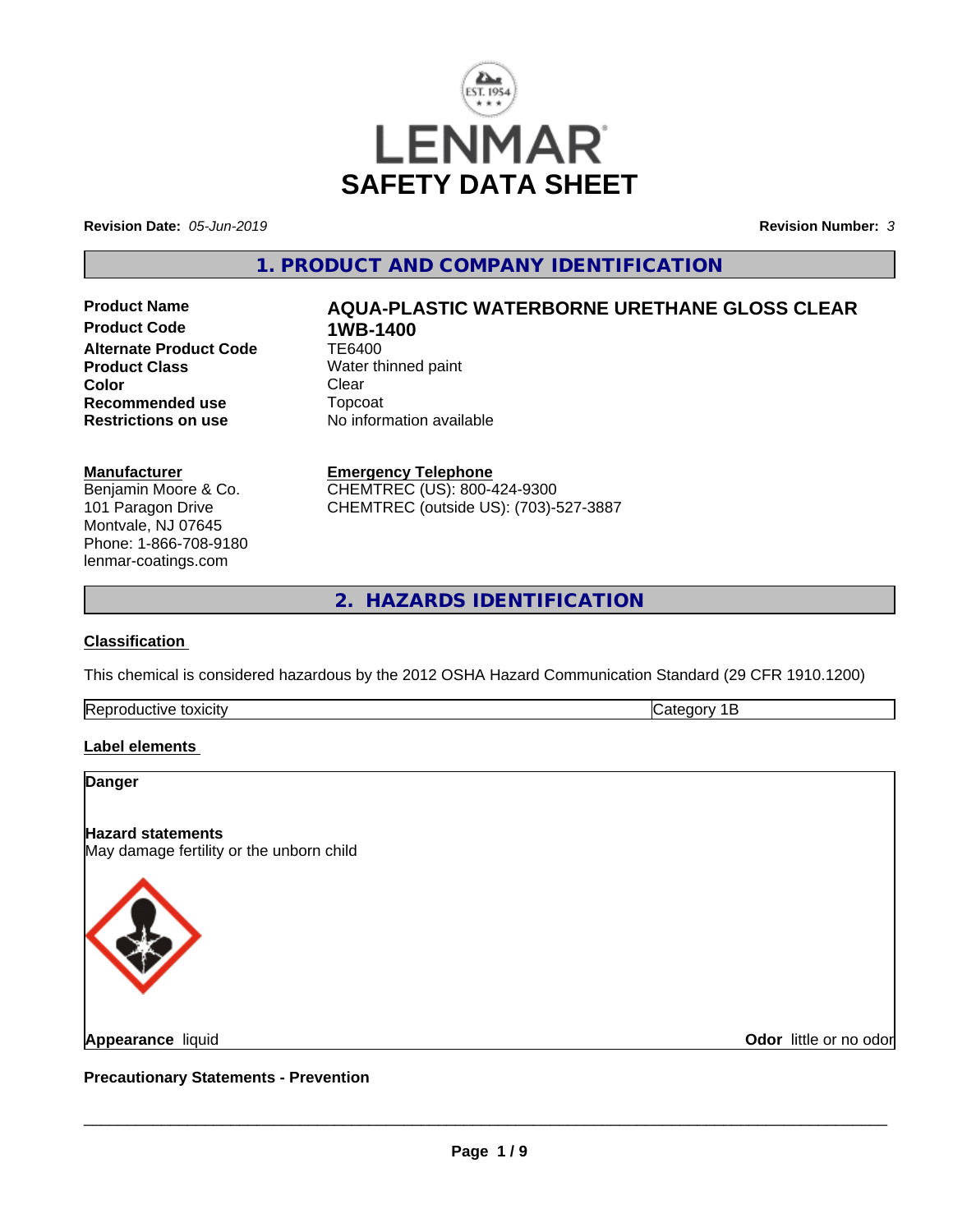#### Obtain special instructions before use

Do not handle until all safety precautions have been read and understood Use personal protective equipment as required

#### **Precautionary Statements - Response**

IF exposed or concerned: Get medical advice/attention

#### **Precautionary Statements - Storage**

Store locked up

#### **Precautionary Statements - Disposal**

Dispose of contents/container to an approved waste disposal plant

#### **Hazards not otherwise classified (HNOC)**

Not applicable

#### **Other information**

No information available

## **3. COMPOSITION INFORMATION ON COMPONENTS**

\_\_\_\_\_\_\_\_\_\_\_\_\_\_\_\_\_\_\_\_\_\_\_\_\_\_\_\_\_\_\_\_\_\_\_\_\_\_\_\_\_\_\_\_\_\_\_\_\_\_\_\_\_\_\_\_\_\_\_\_\_\_\_\_\_\_\_\_\_\_\_\_\_\_\_\_\_\_\_\_\_\_\_\_\_\_\_\_\_\_\_\_\_

| <b>Chemical name</b>                                                         | CAS No.        | Weight-%    |
|------------------------------------------------------------------------------|----------------|-------------|
| Diethylene glycol monomethyl ether                                           | $111 - 77 - 3$ | - 5         |
| Propylene glycol                                                             | $57 - 55 - 6$  | - 5         |
| Propanoic acid, 2-methyl-, monoester with<br>2,2,4-trimethyl-1,3-pentanediol | 25265-77-4     | l - 5       |
| 1-Methyl-2-pyrrolidinone                                                     | 872-50-4       | - 5         |
| Dibutyl phthalate                                                            | 84-74-2        | $0.5 - 1$   |
| Ammonia                                                                      | 7664-41-7      | $0.1 - 0.5$ |

## **4. FIRST AID MEASURES**

| <b>General Advice</b>                            | No hazards which require special first aid measures.                                                     |
|--------------------------------------------------|----------------------------------------------------------------------------------------------------------|
| <b>Eye Contact</b>                               | Rinse thoroughly with plenty of water for at least 15 minutes and consult a<br>physician.                |
| <b>Skin Contact</b>                              | Wash off immediately with soap and plenty of water while removing all<br>contaminated clothes and shoes. |
| <b>Inhalation</b>                                | Move to fresh air. If symptoms persist, call a physician.                                                |
| Ingestion                                        | Clean mouth with water and afterwards drink plenty of water. Consult a physician<br>if necessary.        |
| <b>Most Important</b><br><b>Symptoms/Effects</b> | None known.                                                                                              |
| <b>Notes To Physician</b>                        | Treat symptomatically.                                                                                   |
|                                                  |                                                                                                          |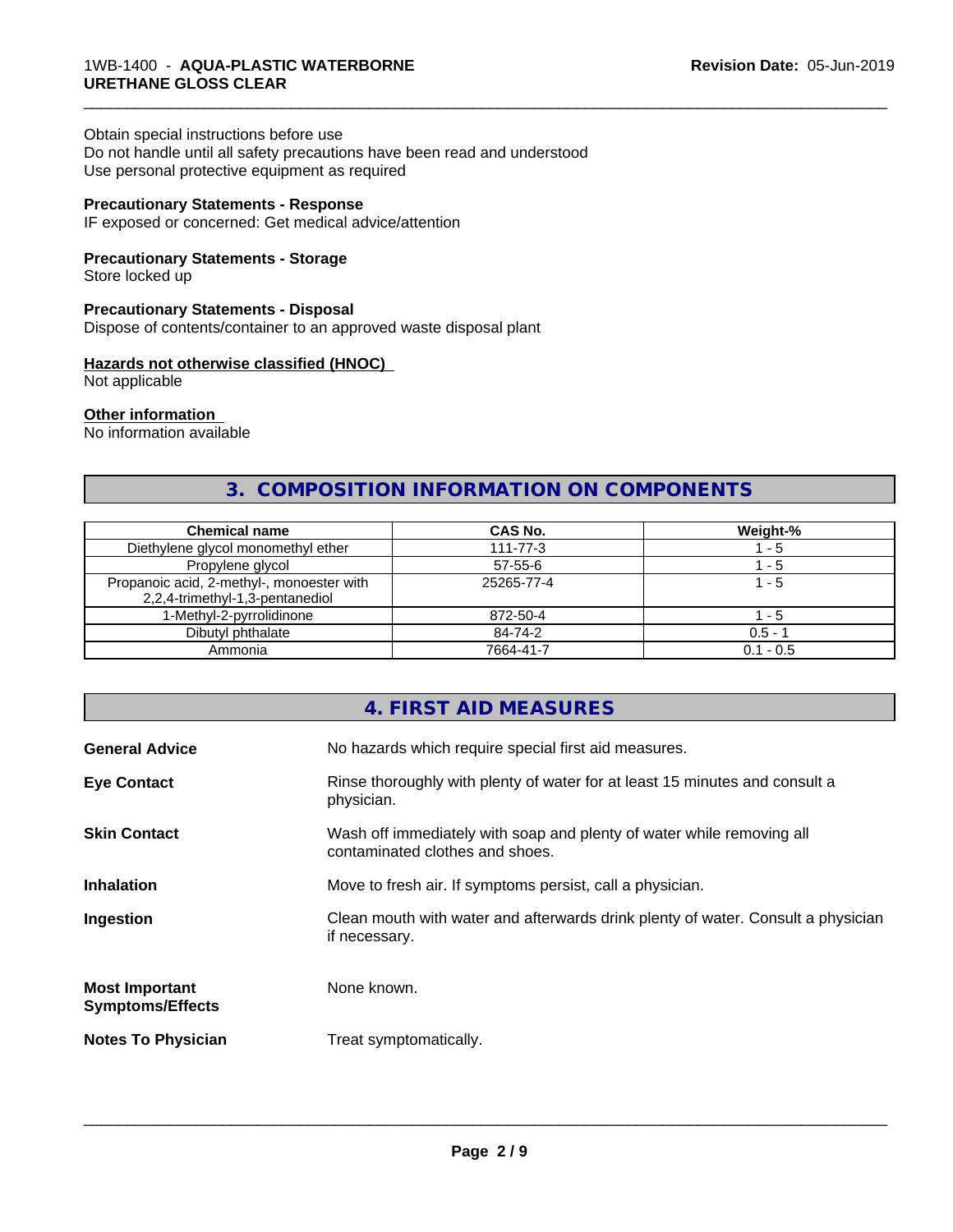# **5. FIRE-FIGHTING MEASURES**

\_\_\_\_\_\_\_\_\_\_\_\_\_\_\_\_\_\_\_\_\_\_\_\_\_\_\_\_\_\_\_\_\_\_\_\_\_\_\_\_\_\_\_\_\_\_\_\_\_\_\_\_\_\_\_\_\_\_\_\_\_\_\_\_\_\_\_\_\_\_\_\_\_\_\_\_\_\_\_\_\_\_\_\_\_\_\_\_\_\_\_\_\_

| <b>Suitable Extinguishing Media</b>                                              | Use extinguishing measures that are appropriate to local<br>circumstances and the surrounding environment.                                   |  |
|----------------------------------------------------------------------------------|----------------------------------------------------------------------------------------------------------------------------------------------|--|
| Protective equipment and precautions for firefighters                            | As in any fire, wear self-contained breathing apparatus<br>pressure-demand, MSHA/NIOSH (approved or equivalent)<br>and full protective gear. |  |
| <b>Specific Hazards Arising From The Chemical</b>                                | Closed containers may rupture if exposed to fire or<br>extreme heat.                                                                         |  |
| Sensitivity to mechanical impact                                                 | No.                                                                                                                                          |  |
| <b>Sensitivity to static discharge</b>                                           | No.                                                                                                                                          |  |
| <b>Flash Point Data</b><br>Flash point (°F)<br>Flash Point (°C)<br><b>Method</b> | Not applicable<br>Not applicable<br>Not applicable                                                                                           |  |
| <b>Flammability Limits In Air</b>                                                |                                                                                                                                              |  |
| Lower flammability limit:<br><b>Upper flammability limit:</b>                    | Not applicable<br>Not applicable                                                                                                             |  |
| <b>NFPA</b><br>Health: 2<br>Flammability: 0                                      | <b>Instability: 0</b><br><b>Special: Not Applicable</b>                                                                                      |  |
| <b>NFPA Legend</b>                                                               |                                                                                                                                              |  |

- 0 Not Hazardous
- 1 Slightly
- 2 Moderate
- 3 High
- 4 Severe

*The ratings assigned are only suggested ratings, the contractor/employer has ultimate responsibilities for NFPA ratings where this system is used.*

*Additional information regarding the NFPA rating system is available from the National Fire Protection Agency (NFPA) at www.nfpa.org.*

## **6. ACCIDENTAL RELEASE MEASURES**

| <b>Personal Precautions</b>      | Avoid contact with skin, eyes and clothing. Ensure adequate ventilation.                             |
|----------------------------------|------------------------------------------------------------------------------------------------------|
| <b>Other Information</b>         | Prevent further leakage or spillage if safe to do so.                                                |
| <b>Environmental precautions</b> | See Section 12 for additional Ecological Information.                                                |
| <b>Methods for Cleaning Up</b>   | Soak up with inert absorbent material. Sweep up and shovel into suitable<br>containers for disposal. |
|                                  |                                                                                                      |

**7. HANDLING AND STORAGE**

Handling **Handling** Avoid contact with skin, eyes and clothing. Avoid breathing vapors, spray mists or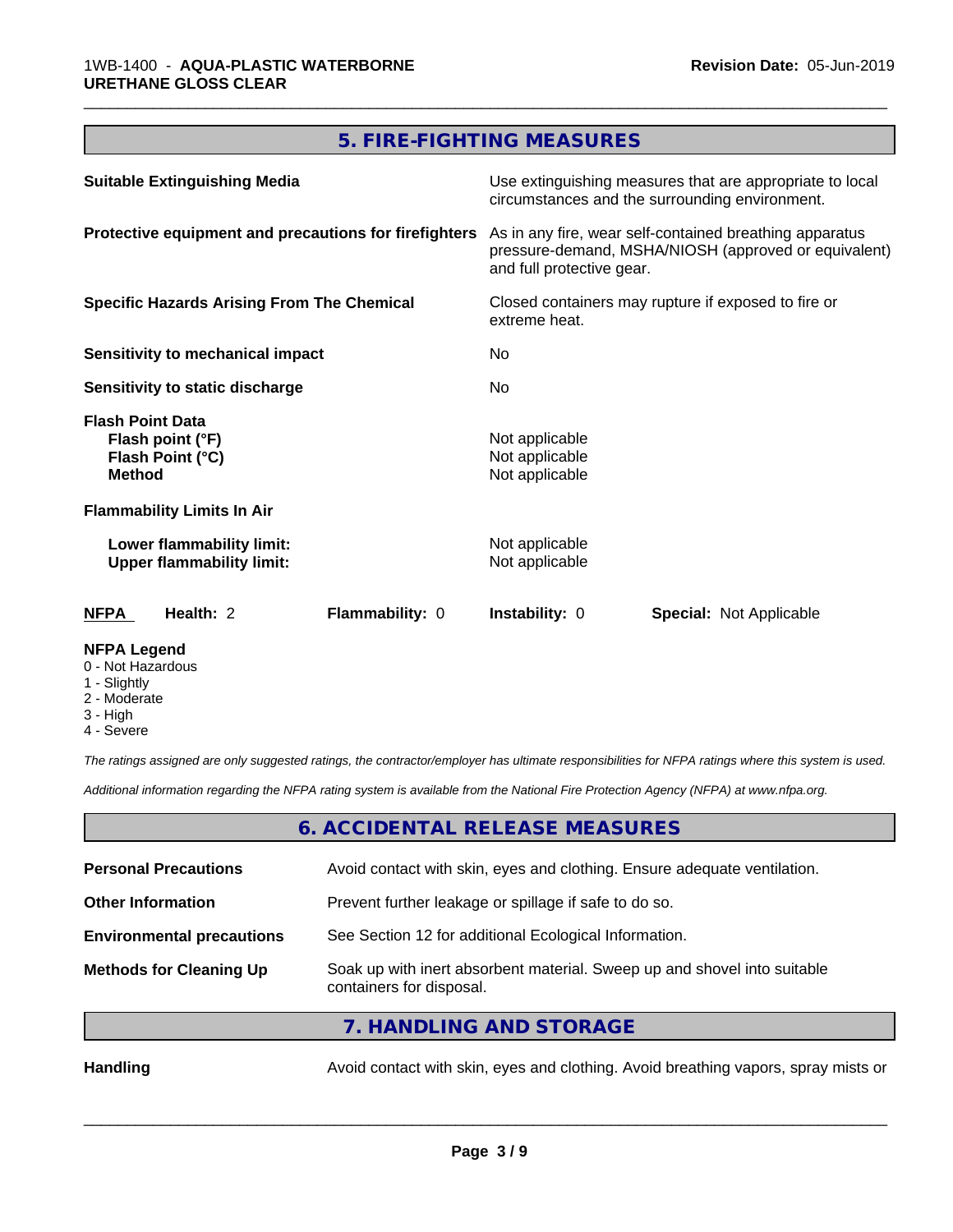sanding dust. In case of insufficient ventilation, wear suitable respiratory equipment.

\_\_\_\_\_\_\_\_\_\_\_\_\_\_\_\_\_\_\_\_\_\_\_\_\_\_\_\_\_\_\_\_\_\_\_\_\_\_\_\_\_\_\_\_\_\_\_\_\_\_\_\_\_\_\_\_\_\_\_\_\_\_\_\_\_\_\_\_\_\_\_\_\_\_\_\_\_\_\_\_\_\_\_\_\_\_\_\_\_\_\_\_\_

#### **Storage** Keep container tightly closed. Keep out of the reach of children.

**Incompatible Materials** No information available

## **8. EXPOSURE CONTROLS/PERSONAL PROTECTION**

#### **Exposure Limits**

| <b>Chemical name</b> | <b>ACGIH TLV</b>                      | <b>OSHA PEL</b>                   |
|----------------------|---------------------------------------|-----------------------------------|
| Dibutyl phthalate    | <b>TWA</b><br>5 mg/m <sup>3</sup> - 1 | TWA<br>5 mg/m <sup>3</sup> -      |
| Ammonia              | 25 ppm - TWA                          | 50 ppm - TWA                      |
|                      | 35 ppm - STEL                         | TWA<br>35 mg/m <sup>3</sup> - $1$ |

#### **Legend**

ACGIH - American Conference of Governmental Industrial Hygienists Exposure Limits OSHA - Occupational Safety & Health Administration Exposure Limits N/E - Not Established

#### **Engineering Measures** Ensure adequate ventilation, especially in confined areas.

#### **Personal Protective Equipment**

| <b>Eye/Face Protection</b>    | Safety glasses with side-shields.                                        |
|-------------------------------|--------------------------------------------------------------------------|
| <b>Skin Protection</b>        | Protective gloves and impervious clothing.                               |
| <b>Respiratory Protection</b> | In case of insufficient ventilation wear suitable respiratory equipment. |
| <b>Hygiene Measures</b>       | Avoid contact with skin, eyes and clothing. Remove and wash contaminated |

clothing before re-use. Wash thoroughly after handling.

**9. PHYSICAL AND CHEMICAL PROPERTIES**

| Appearance                 | liquid                   |
|----------------------------|--------------------------|
| Odor                       | little or no odor        |
| <b>Odor Threshold</b>      | No information available |
| Density (Ibs/gal)          | $8.5 - 8.6$              |
| <b>Specific Gravity</b>    | $1.02 - 1.04$            |
| рH                         | No information available |
| <b>Viscosity (cps)</b>     | No information available |
| Solubility(ies)            | No information available |
| <b>Water solubility</b>    | No information available |
| <b>Evaporation Rate</b>    | No information available |
| Vapor pressure             | No information available |
| Vapor density              | No information available |
| Wt. % Solids               | $25 - 35$                |
| Vol. % Solids              | $25 - 35$                |
| Wt. % Volatiles            | $65 - 75$                |
| Vol. % Volatiles           | $65 - 75$                |
| VOC Regulatory Limit (q/L) | < 350                    |
| <b>Boiling Point (°F)</b>  | 212                      |
| <b>Boiling Point (°C)</b>  | 100                      |
| Freezing point (°F)        | 32                       |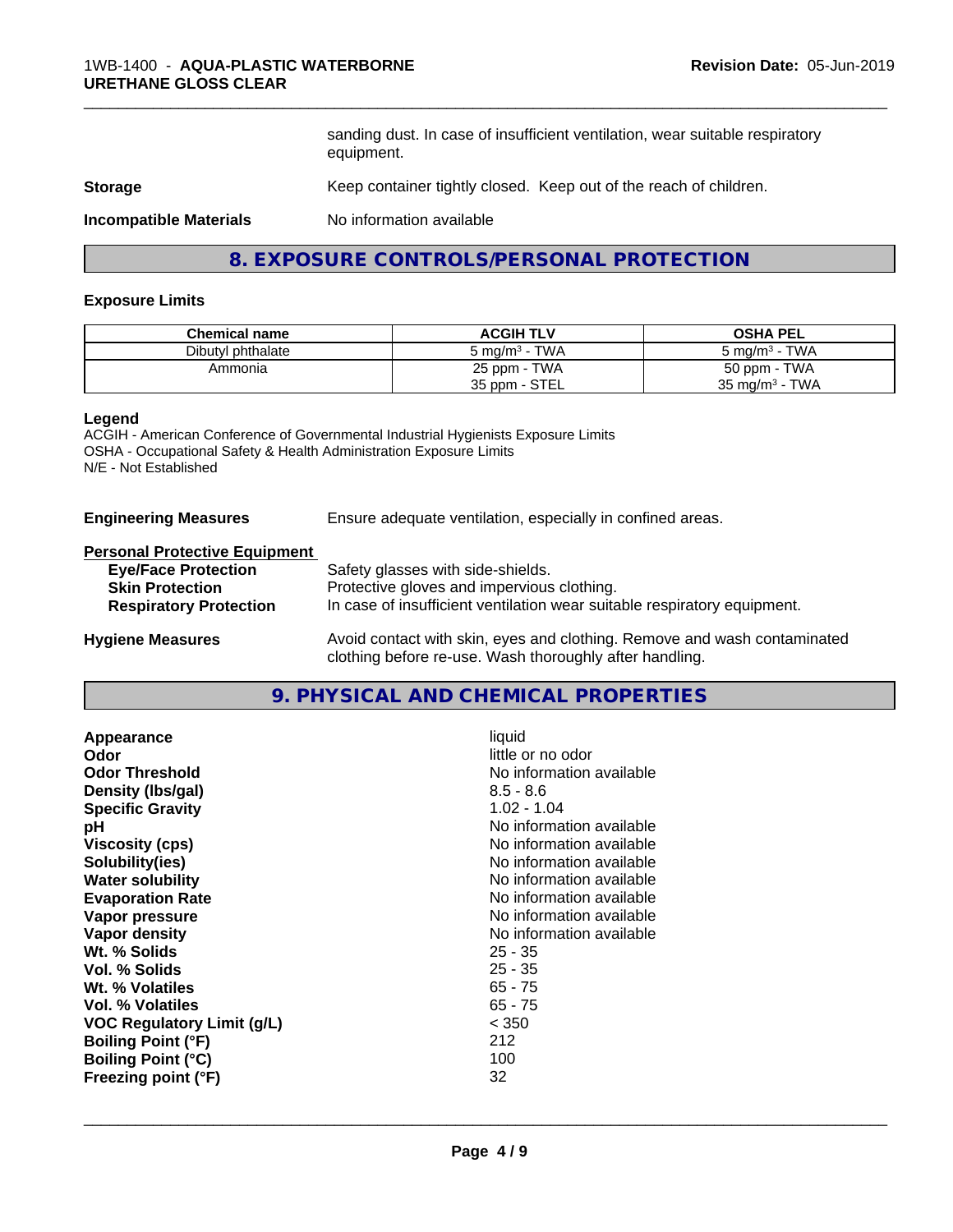#### 1WB-1400 - **AQUA-PLASTIC WATERBORNE URETHANE GLOSS CLEAR**

**Freezing Point (°C)**<br> **Flash point (°F)**<br> **Flash point (°F)**<br> **Point (°F)**<br> **Point (°F)**<br> **Point (°F)**<br> **Point (°F) Flash point (°F)**<br> **Flash Point (°C)**<br> **Flash Point (°C)**<br> **C Flash Point (°C) Method** Not applicable<br> **Flammability (solid, gas)** Not applicable Not applicable **Flammability (solid, gas)**<br> **Upper flammability limit:**<br>
Upper flammability limit:<br>
Not applicable **Upper flammability limit:**<br> **Lower flammability limit:**<br>
Not applicable<br>
Not applicable **Lower flammability limit:**<br> **Autoignition Temperature (°F)** Not applicable available and the Mustafable and Mustafable and Mustafable and Mu **Autoignition Temperature (°F)**<br> **Autoignition Temperature (°C)** No information available **Autoignition Temperature (°C) Decomposition Temperature (°F)** No information available

**Decomposition Temperature (°C)**<br> **Partition coefficient Partition coefficient 1 Partition available No information available No information available** 

\_\_\_\_\_\_\_\_\_\_\_\_\_\_\_\_\_\_\_\_\_\_\_\_\_\_\_\_\_\_\_\_\_\_\_\_\_\_\_\_\_\_\_\_\_\_\_\_\_\_\_\_\_\_\_\_\_\_\_\_\_\_\_\_\_\_\_\_\_\_\_\_\_\_\_\_\_\_\_\_\_\_\_\_\_\_\_\_\_\_\_\_\_

## **10. STABILITY AND REACTIVITY**

| <b>Reactivity</b>                         | Not Applicable                           |
|-------------------------------------------|------------------------------------------|
| <b>Chemical Stability</b>                 | Stable under normal conditions.          |
| <b>Conditions to avoid</b>                | Prevent from freezing.                   |
| <b>Incompatible Materials</b>             | No materials to be especially mentioned. |
| <b>Hazardous Decomposition Products</b>   | None under normal use.                   |
| <b>Possibility of hazardous reactions</b> | None under normal conditions of use.     |

## **11. TOXICOLOGICAL INFORMATION**

| Information on likely routes of exposure                                                                                                                                                                                                                                                                                                                               |  |  |
|------------------------------------------------------------------------------------------------------------------------------------------------------------------------------------------------------------------------------------------------------------------------------------------------------------------------------------------------------------------------|--|--|
| <b>Principal Routes of Exposure</b> Eye contact, skin contact and inhalation.                                                                                                                                                                                                                                                                                          |  |  |
|                                                                                                                                                                                                                                                                                                                                                                        |  |  |
| No information available                                                                                                                                                                                                                                                                                                                                               |  |  |
| Symptoms related to the physical, chemical and toxicological characteristics                                                                                                                                                                                                                                                                                           |  |  |
| No information available                                                                                                                                                                                                                                                                                                                                               |  |  |
| Delayed and immediate effects as well as chronic effects from short and long-term exposure                                                                                                                                                                                                                                                                             |  |  |
| May cause slight irritation.<br>Substance may cause slight skin irritation. Prolonged or repeated contact may dry<br>skin and cause irritation.<br>May cause irritation of respiratory tract.<br>Ingestion may cause gastrointestinal irritation, nausea, vomiting and diarrhea.<br>No information available<br>No information available.<br>No information available. |  |  |
|                                                                                                                                                                                                                                                                                                                                                                        |  |  |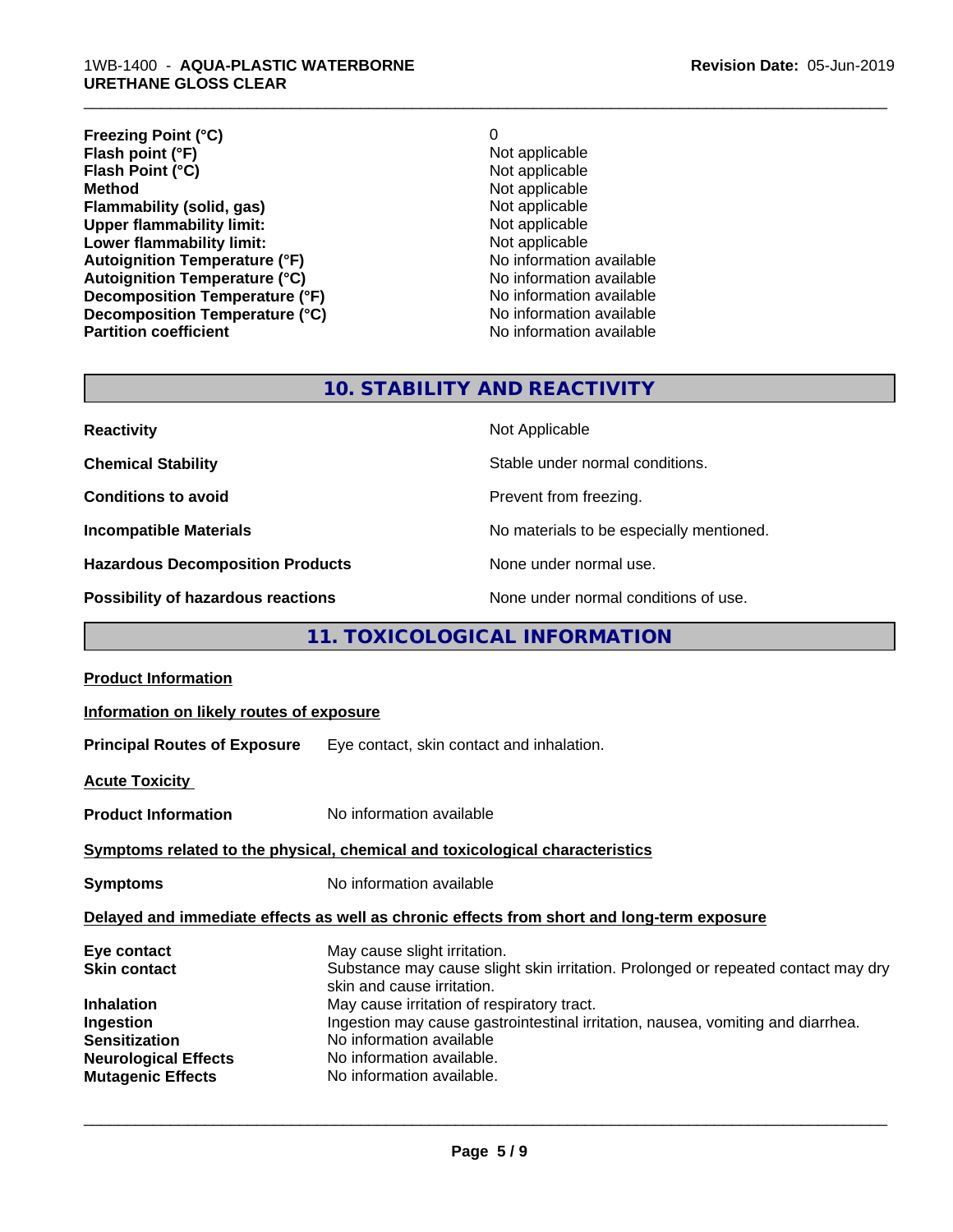| <b>Reproductive Effects</b>     | May damage fertility or the unborn child. |
|---------------------------------|-------------------------------------------|
| <b>Developmental Effects</b>    | No information available.                 |
| <b>Target organ effects</b>     | No information available.                 |
| <b>STOT - single exposure</b>   | No information available.                 |
| <b>STOT - repeated exposure</b> | No information available.                 |
| Other adverse effects           | No information available.                 |
| <b>Aspiration Hazard</b>        | No information available                  |

#### **Numerical measures of toxicity**

#### **The following values are calculated based on chapter 3.1 of the GHS document**

| ATEmix (oral)                                   | 42667 mg/kg |
|-------------------------------------------------|-------------|
| ATEmix (dermal)                                 | 14609 mg/kg |
| <b>ATEmix (inhalation-dust/mist)</b> 110.1 mg/L |             |

#### **Component Information**

| Chemical name                                                                                 | Oral LD50            | Dermal LD50                                     | Inhalation LC50          |
|-----------------------------------------------------------------------------------------------|----------------------|-------------------------------------------------|--------------------------|
| Diethylene glycol monomethyl ether<br>$111 - 77 - 3$                                          | $= 4$ mL/kg (Rat)    | $= 650$ mg/kg (Rabbit) = 2500<br>µL/kg (Rabbit) | $\,$                     |
| Propylene glycol<br>$57-55-6$                                                                 | $= 20$ g/kg (Rat)    | $= 20800$ mg/kg (Rabbit)                        |                          |
| Propanoic acid, 2-methyl-,<br>monoester with<br>2,2,4-trimethyl-1,3-pentanediol<br>25265-77-4 | $= 3200$ mg/kg (Rat) | $> 15200$ mg/kg (Rat)                           | $> 3.55$ mg/L (Rat) 6 h  |
| 1-Methyl-2-pyrrolidinone<br>872-50-4                                                          | $=$ 3914 mg/kg (Rat) | $= 8$ g/kg (Rabbit)                             | $= 3.1$ mg/L (Rat) 4 h   |
| Dibutyl phthalate<br>84-74-2                                                                  | $= 7499$ mg/kg (Rat) | $>$ 20 mL/kg (Rabbit)                           | $> 15.68$ mg/L (Rat) 4 h |
| Ammonia<br>7664-41-7                                                                          | $=$ 350 mg/kg (Rat)  |                                                 | $= 2000$ ppm (Rat) 4 h   |

\_\_\_\_\_\_\_\_\_\_\_\_\_\_\_\_\_\_\_\_\_\_\_\_\_\_\_\_\_\_\_\_\_\_\_\_\_\_\_\_\_\_\_\_\_\_\_\_\_\_\_\_\_\_\_\_\_\_\_\_\_\_\_\_\_\_\_\_\_\_\_\_\_\_\_\_\_\_\_\_\_\_\_\_\_\_\_\_\_\_\_\_\_

#### **Carcinogenicity**

*There are no known carcinogenic chemicals in this product above reportable levels.*

## **12. ECOLOGICAL INFORMATION**

#### **Ecotoxicity Effects**

The environmental impact of this product has not been fully investigated.

## **Product Information**

# **Acute Toxicity to Fish**

No information available

## **Acute Toxicity to Aquatic Invertebrates**

No information available

#### **Acute Toxicity to Aquatic Plants** No information available

## **Persistence / Degradability**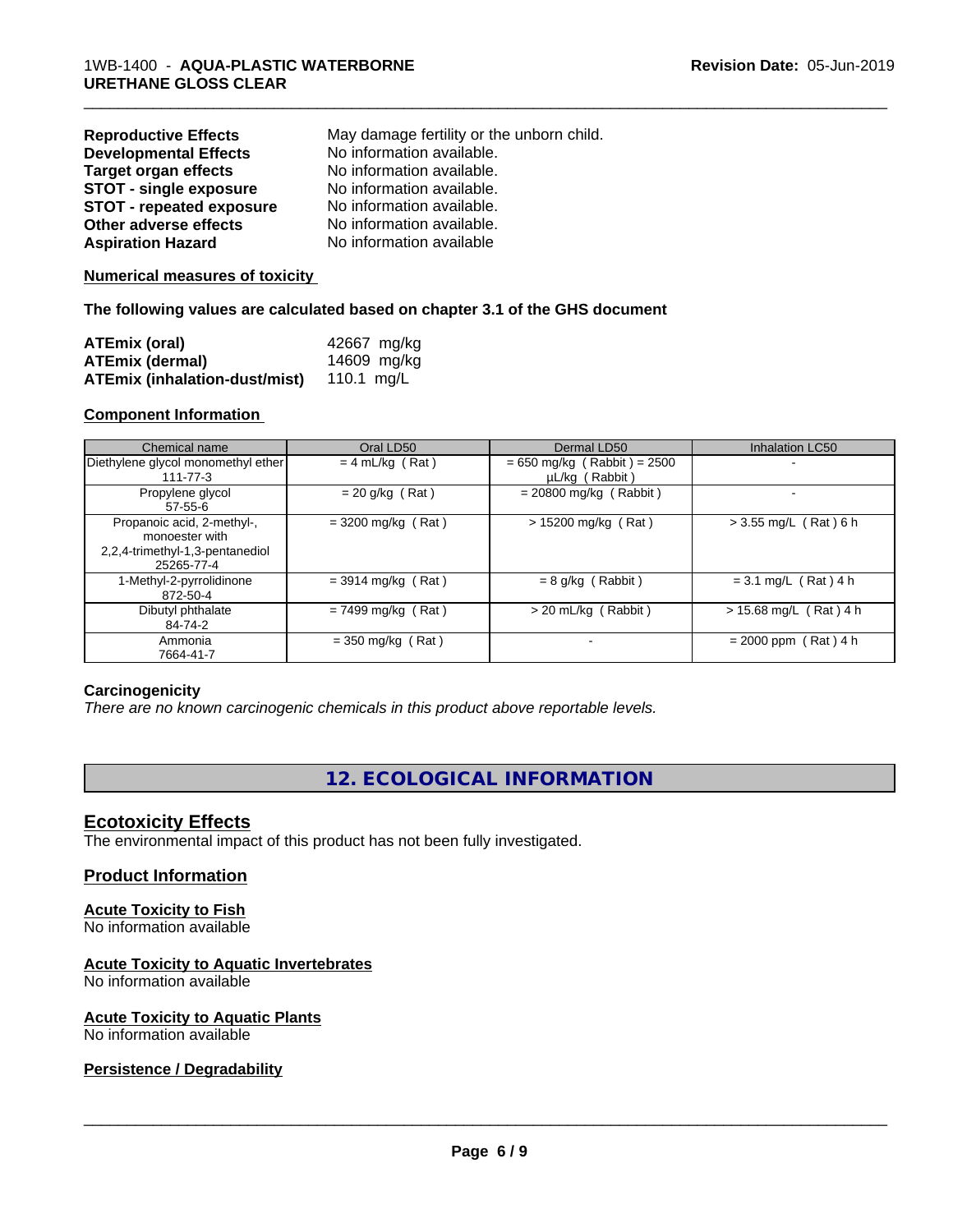No information available.

#### **Bioaccumulation**

There is no data for this product.

#### **Mobility in Environmental Media**

No information available.

#### **Ozone**

No information available

#### **Component Information**

#### **Acute Toxicity to Fish**

Propylene glycol LC50: 710 mg/L (Fathead Minnow - 96 hr.)

#### **Acute Toxicity to Aquatic Invertebrates**

Propylene glycol EC50: > 10000 mg/L (Daphnia magna - 24 hr.)

#### **Acute Toxicity to Aquatic Plants**

No information available

|                              | 13. DISPOSAL CONSIDERATIONS                                                                                                                                                                                               |
|------------------------------|---------------------------------------------------------------------------------------------------------------------------------------------------------------------------------------------------------------------------|
| <b>Waste Disposal Method</b> | Dispose of in accordance with federal, state, and local regulations. Local<br>requirements may vary, consult your sanitation department or state-designated<br>environmental protection agency for more disposal options. |
|                              | <b>14. TRANSPORT INFORMATION</b>                                                                                                                                                                                          |
| <b>DOT</b>                   | Not regulated                                                                                                                                                                                                             |
| <b>ICAO/IATA</b>             | Not regulated                                                                                                                                                                                                             |
| <b>IMDG/IMO</b>              | Not regulated                                                                                                                                                                                                             |
|                              | <b>15. REGULATORY INFORMATION</b>                                                                                                                                                                                         |
|                              |                                                                                                                                                                                                                           |

\_\_\_\_\_\_\_\_\_\_\_\_\_\_\_\_\_\_\_\_\_\_\_\_\_\_\_\_\_\_\_\_\_\_\_\_\_\_\_\_\_\_\_\_\_\_\_\_\_\_\_\_\_\_\_\_\_\_\_\_\_\_\_\_\_\_\_\_\_\_\_\_\_\_\_\_\_\_\_\_\_\_\_\_\_\_\_\_\_\_\_\_\_

## **International Inventories**

| <b>TSCA: United States</b> | Yes - All components are listed or exempt. |
|----------------------------|--------------------------------------------|
| <b>DSL: Canada</b>         | Yes - All components are listed or exempt. |

## **Federal Regulations**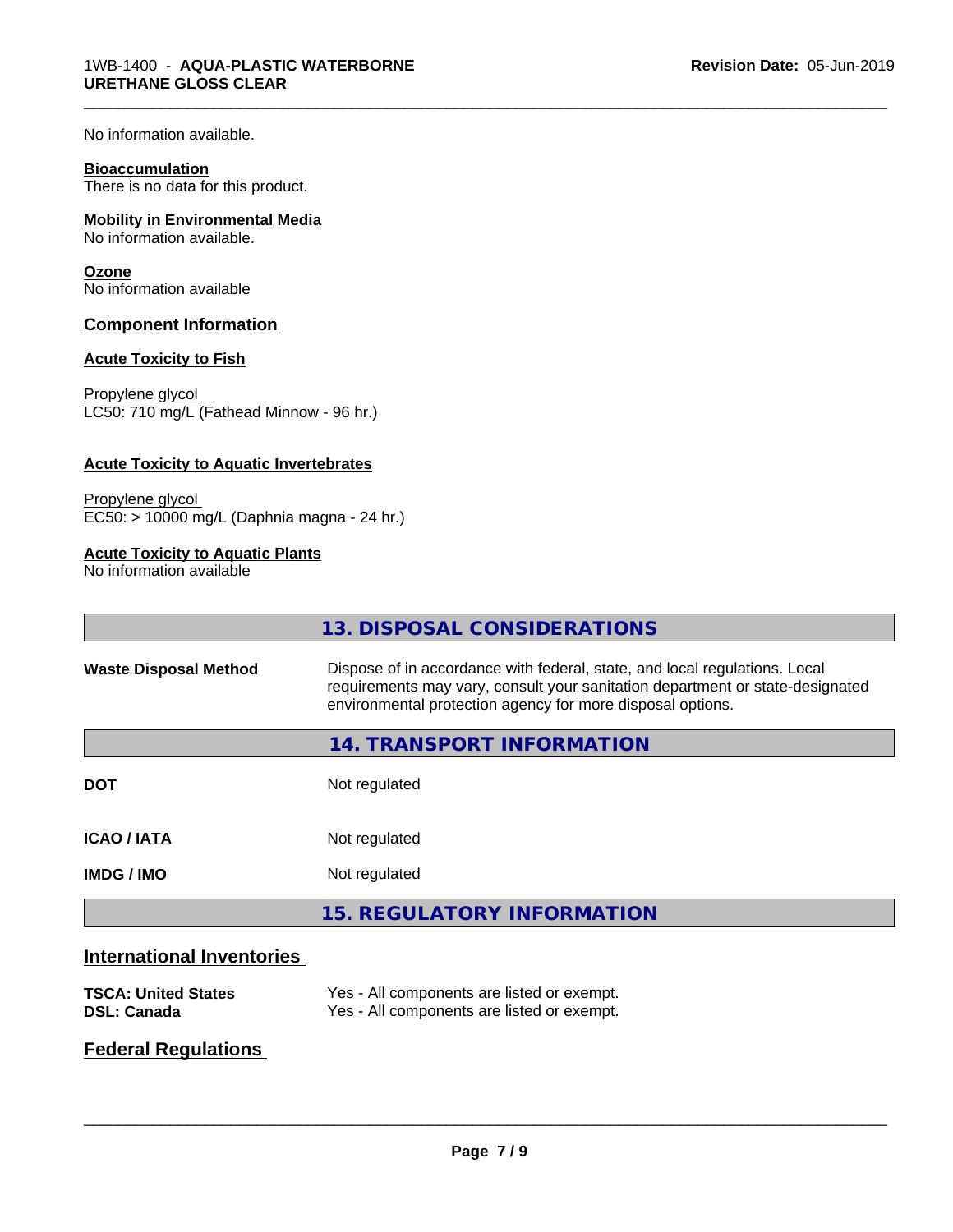#### **SARA 311/312 hazardous categorization**

| Acute health hazard               | Nο  |
|-----------------------------------|-----|
| Chronic Health Hazard             | Yes |
| Fire hazard                       | N٥  |
| Sudden release of pressure hazard | N٥  |
| Reactive Hazard                   | N٥  |

#### **SARA 313**

Section 313 of Title III of the Superfund Amendments and Reauthorization Act of 1986 (SARA). This product contains a chemical or chemicals which are subject to the reporting requirements of the Act and Title 40 of the Code of Federal Regulations, Part 372:

\_\_\_\_\_\_\_\_\_\_\_\_\_\_\_\_\_\_\_\_\_\_\_\_\_\_\_\_\_\_\_\_\_\_\_\_\_\_\_\_\_\_\_\_\_\_\_\_\_\_\_\_\_\_\_\_\_\_\_\_\_\_\_\_\_\_\_\_\_\_\_\_\_\_\_\_\_\_\_\_\_\_\_\_\_\_\_\_\_\_\_\_\_

| Chemical name                      | CAS No.  | Weight-% | <b>CERCLA/SARA 313</b><br>(de minimis concentration) |
|------------------------------------|----------|----------|------------------------------------------------------|
| Diethylene glycol monomethyl ether | 111-77-3 | - 5      |                                                      |
| 1-Methyl-2-pyrrolidinone           | 872-50-4 | - 5      |                                                      |

#### **Clean Air Act,Section 112 Hazardous Air Pollutants (HAPs) (see 40 CFR 61)**

This product contains the following HAPs:

| Chemical name                      | <b>CAS No.</b> | Weight-% | <b>Hazardous Air Pollutant</b><br>(HAP) |
|------------------------------------|----------------|----------|-----------------------------------------|
| Diethylene glycol monomethyl ether | $111 - 77 - 3$ | $1 - 5$  | ∟isted                                  |
| Dibutyl phthalate                  | 84-74-2        | 0.5 - 1  | ∟isted                                  |

## **US State Regulations**

#### **California Proposition 65**

**A WARNING:** Cancer and Reproductive Harm– www.P65warnings.ca.gov

#### **State Right-to-Know**

| <b>Chemical name</b>                                       | - -<br>sachusetts<br>Mas: | . Jersev<br><b>New</b> | Pennsvlvania |
|------------------------------------------------------------|---------------------------|------------------------|--------------|
| $- \cdot$<br>Diethylene<br>ether<br>I monomethvl<br>alvcol |                           |                        |              |
| '-Methyl-2-pyrrolidinone                                   |                           |                        |              |

#### **Legend**

X - Listed

## **16. OTHER INFORMATION**

**HMIS** - **Health:** 2\* **Flammability:** 0 **Reactivity:** 0 **PPE:** -

#### **HMIS Legend**

- 0 Minimal Hazard
- 1 Slight Hazard
- 2 Moderate Hazard